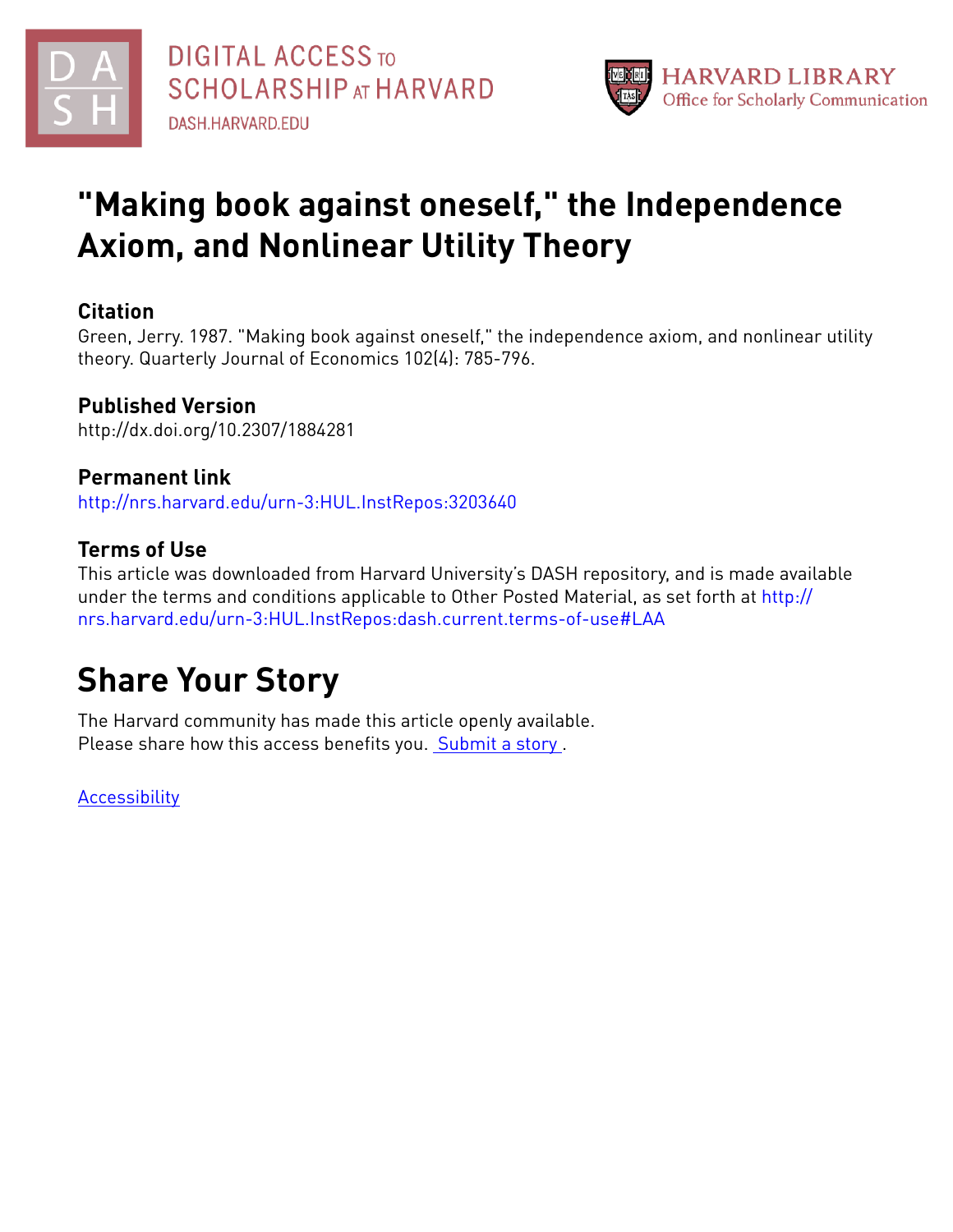### "MAKING BOOK AGAINST ONESELF," THE INDEPENDENCE AXIOM, AND NONLINEAR UTILITY THEORY\*

#### JERRY GREEN

An individual with known preferences over lotteries can be led to accept random wealth distributions different from his initial endowment by a sequential process in which some uncertainty is resolved and he is offered a new lottery in place of the remaining uncertainty. This paper examines the restrictions that can be placed on an individual's preferences by axioms that stipulate that such a process not be able to generate a new wealth distribution that is prima facie inferior to the original. The relationship of these axioms to the independence axiom of von Neumann and Morgenstern and to the quasi convexity of preferences in the wealth distribution are explored.

#### I. INTRODUCTION

Expected utility theory is the cornerstone of most of the modern economic analysis of behavior in the presence of risk. It is based on three assumptions about preference over distributions of payoffs. First, preferences are described by a complete preorder over the space of distributions. Second, this ordering is continuous in an appropriate sense. Third, the ordering satisfies an independence condition: if the individual is indifferent between distributions F and G, then he is indifferent between  $\alpha F + (1 - \alpha)H$  and  $\alpha G + (1 - \alpha)H$  for all probabilities  $\alpha$  and all distributions *H*.

The independence condition is necessary for the representability of preferences by a linear functional over the space of all probability distributions. This linearity has been extremely useful as an analytical tool. The behavior of an individual with a linear preference functional over distributions has many attractive properties. His choices will be dynamically consistent when beliefs are updated using Bayes's Rule. Moreover, a knowledge of his preferences for small gambles, that is, for low probability deviations from his current situation, is sufficient to determine his preference globally.

Ever since it was first proposed as an axiom, the independence hypothesis has been under attack. Criticism has been based on theoretical and empirical grounds. Examples of *reasonable* behav-

© 1987 by the President and Fellows of Harvard College and the Massachusetts Institute of Technology,

*The Quarterly Joumai of Economics,* November 1987

<sup>\*</sup>This research was supported by a grant from the National Science Foundation. The author wishes to thank Eddie Dekel and Andreu Mas-Colell for many discussions on this topic.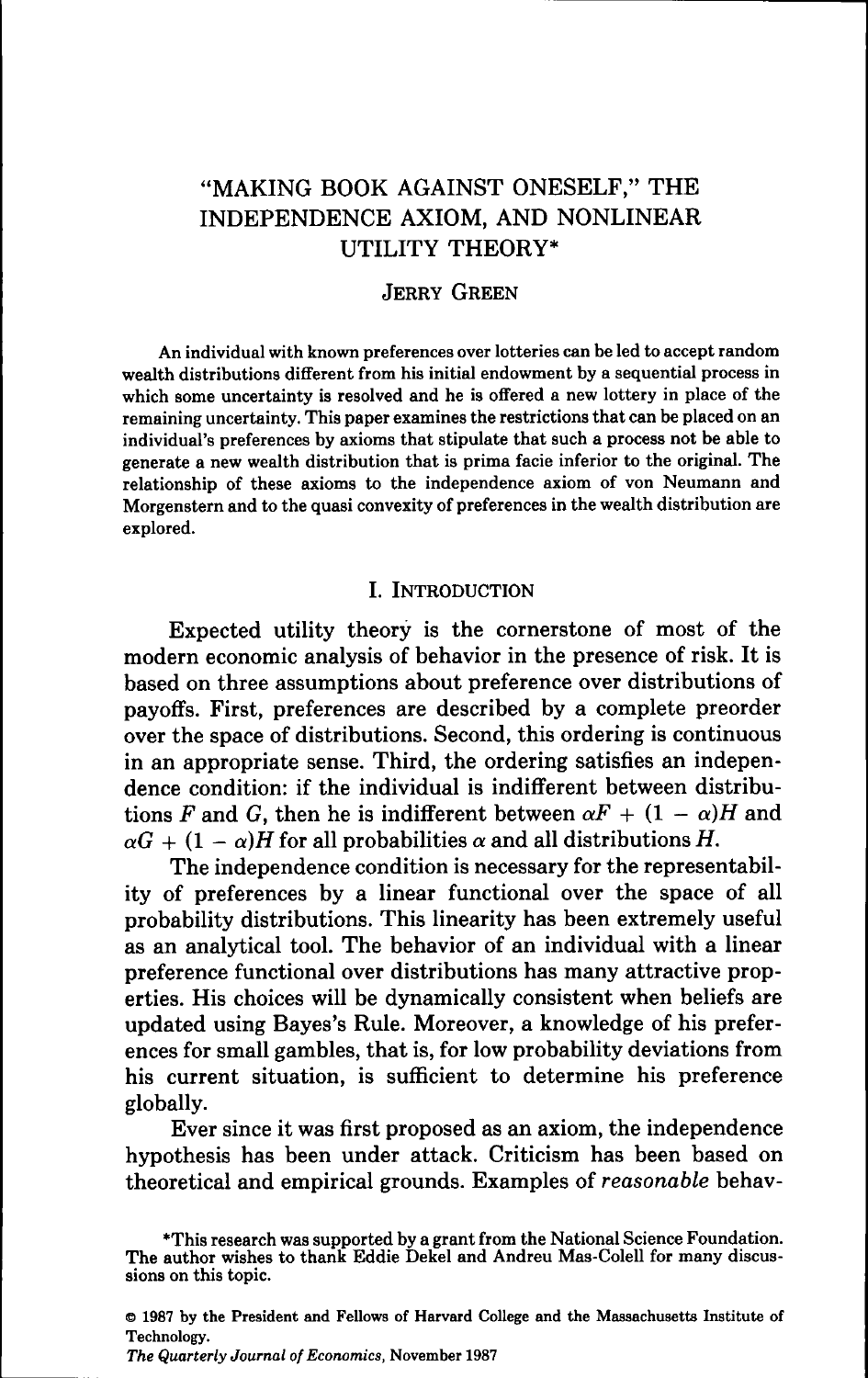iors that are incompatible with independence have been given. The consequences of independence have been viewed by some as counterintuitive, if not actually self-contradictory. Furthermore, in experimental tests of ever improving design, the independence hypothesis has been repeatedly refuted. An important theoretical task, therefore, is the development of alternative hypotheses that place some testable constraints on behavior, less restrictive than those entailed by independence.

Recently, Machina [1982] has shown that the principal results of expected utility theory survive the relaxation of the independence axiom. Using only the first two axioms, he demonstrates that many of the observed violations of the independence axiom can be accommodated, while at the same time retaining the features of behavior most commonly assumed in economic analysis. For example, the monotonicity of preferences with respect to the relation of stochastic dominance of distributions has a straightforward interpretation in the absence of the independence axiom. Likewise, the idea of risk aversion and increasing absolute risk aversion, which are usually formulated in terms of the von Neumann-Morgenstern utility function, can equally well be recast in the more general framework. They can stand on their own in the absence of the independence hypothesis.

The goal of this paper is to develop qualitative restrictions on the nature of the nonlinear preference functional from new behavioral hypotheses. The origin of these hypotheses lies in an early but incorrect defense of expected utility theory, widely quoted but apparently never actually put forth in written form (see Machina [1983], p. 92 or Samuelson [1983], pp. 517-18). The statement is that, in the absence of the independence condition, an individual could be induced to "make book against himself."<sup>1</sup>

A formal description of the hypotheses concerning the absence of any possibility that an individual can be induced to make book against himself will be given in the next section. Here, by way of introduction, we give a less than precise account. We hypothesize the existence of an outside agent who knows the preferences of the

<sup>1.</sup> There is a literature on the related hypothesis of "No Dutch Book," in the theory of subject probability and Bayesian updating rules. It says that, if a risk-neutral individual does not behave according to an additive probability distribution which he updates as a Bayesian, it would be possible to lead him into gambles with a negative expected payoff, or even into gambles which have nonpositive payoffs with probability one. See Freedman and Purves [1969] or deFinetti [1974], Chapter 3. Related work, in the nature of restricting preferences rather than updating rules, is the paper by Yaari [1985].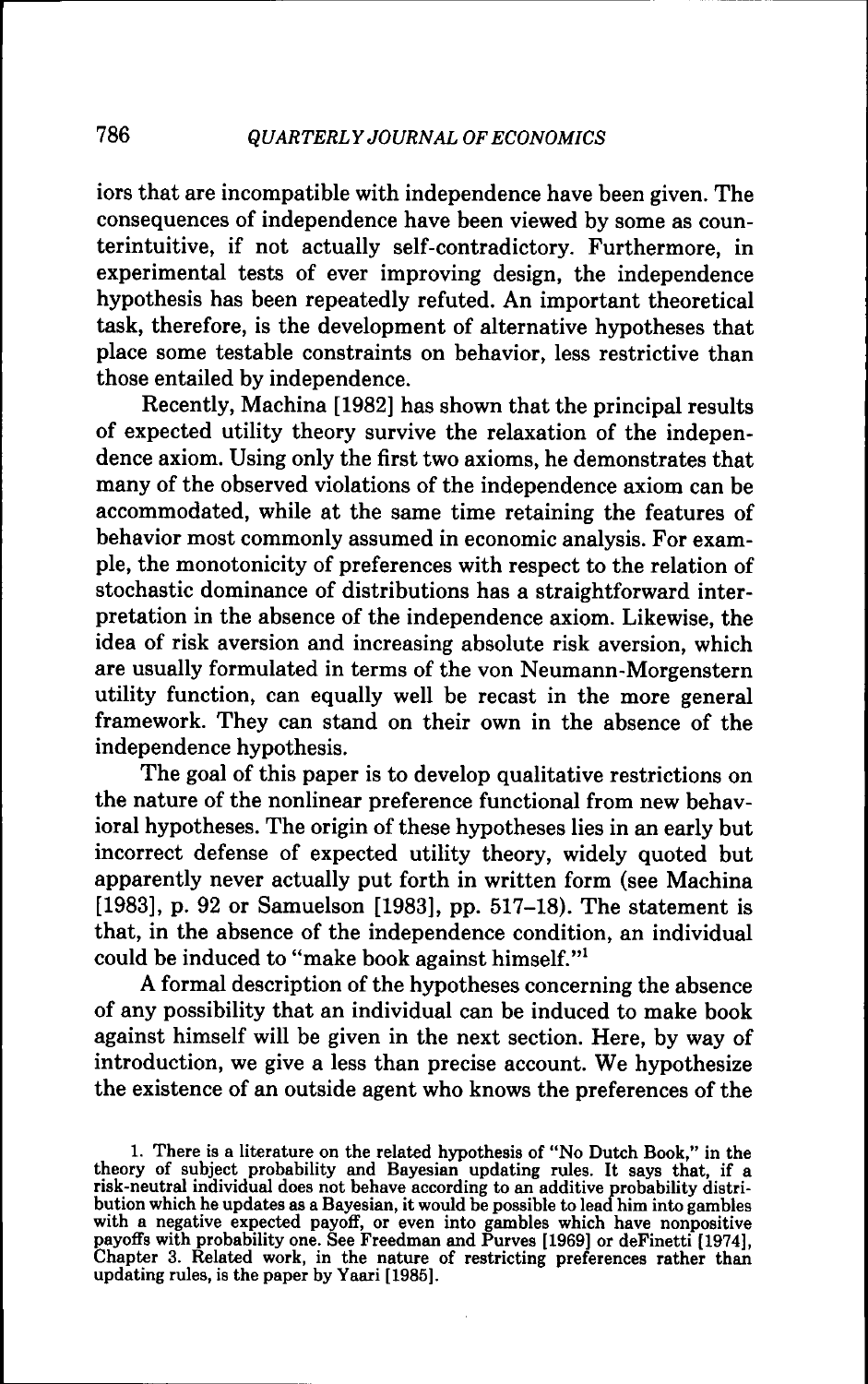individual and who can do two things. He can formulate the risks facing the individual as a compound lottery, to be resolved in stages in a way that the individual can observe. And the agent can offer to exchange whatever risk the individual is facing, at an intermediate stage of the compound lottery, for something he prefers.

Thus, the outside agent leads the individual from the random variable upon which he initially has a claim to some other random variable. In the process the outsider must absorb the difference between them. If this difference were a positive random variable, outsiders would flourish. And agents with preferences such as this would lose money—or "make book against themselves." Even if this difference were not positive, the distribution effectively received by the agent, taking into account the effects of the manipulation, might be stochastically dominated by that of the original random variable to which he had a claim. The outsider would receive a nonnegative amount of money, and if he could repeat this procedure with many agents, he would profit handsomely. Although the agent would have been led to accept the manipulation in accordance with his own preferences, he would retrospectively regret it. If preferences were learned, then preferences such as these would be discouraged, and presumably would eventually disappear.

The axioms that I propose take two forms. The first says that these manipulations should never lead the agent to an alternative that is (first-order) stochastically dominated by his initial prospect. The second form of this axiom says that the outsider should not be able to profit from this manipulation, either by obtaining a positive random payoff, or one with a positive mean.

The conclusions of this paper can be summarized as follows. If the individual has nonlinear preferences and if the realizations of the initial random variable can be observed by the outsider, there will always exist some initial random variable such that the outsider can extract a nonnegative amount of money from the agent with probability one and a strictly positive amount of money with some probability. In this sense the individual would have "made book against himself." And it is in this sense that the defense of expected utility theory on these grounds is valid. The observability of the realization of initial random wealth is an important, unstated, aspect of the argument. If manipulative activity cannot be based on the realization of initial wealth, the outsider never can make money in this sense.

Stronger results are proved in the case of nonstochastic initial wealth. Linearity can be weakened to quasi convexity. Whenever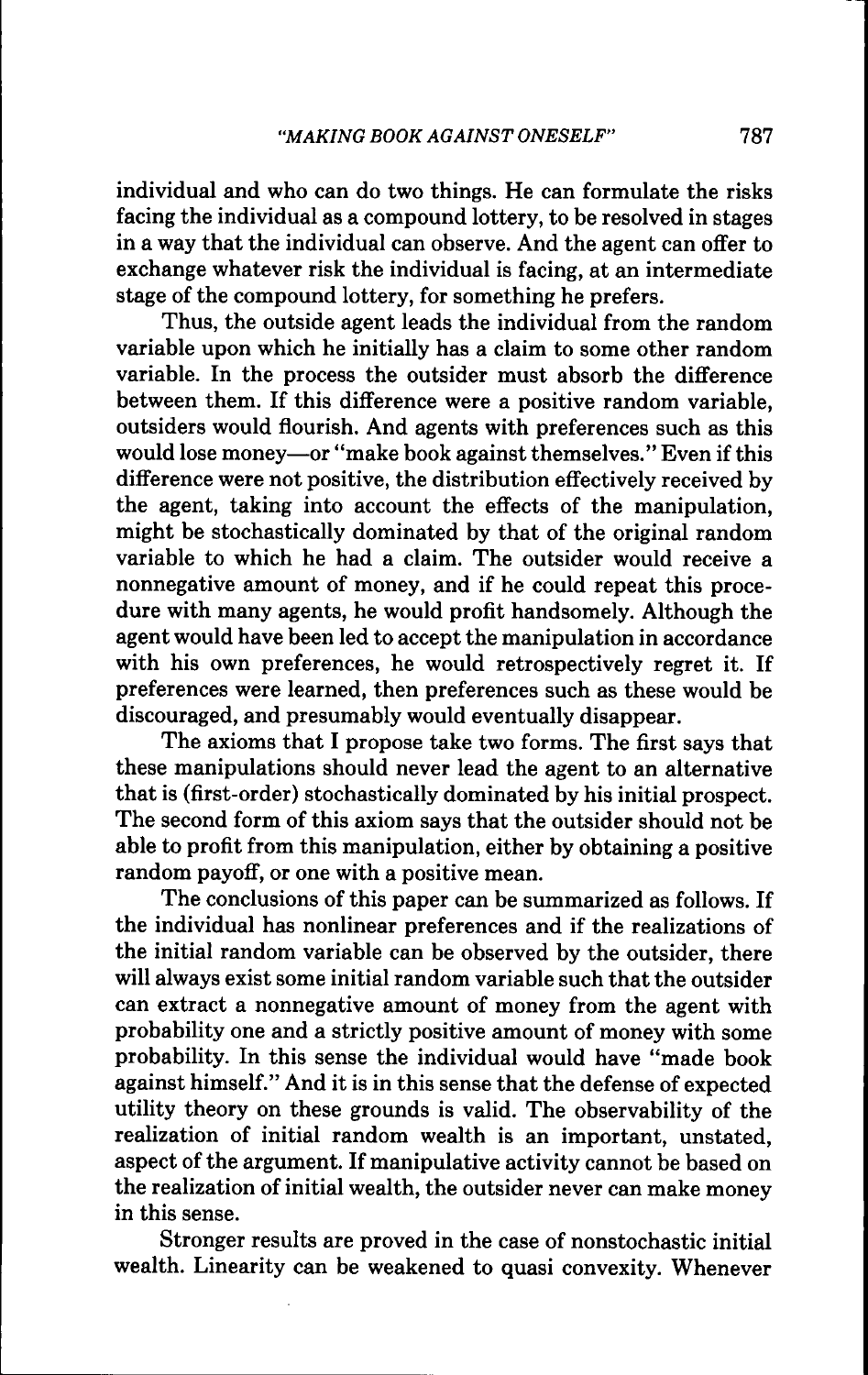the preferences fail to be quasi-convex, there will exist some initial situation  $w$  such that the individual can be led from  $w$  to a random variable *y* whose distribution is stochastically dominated by *w.* Conversely, for any quasi-convex preference relation and any initial *w,* no manipulation exists that leads the agent to a stochastically dominated alternative. Note that a quasi-convex but nonlinear preference relation can be manipulated from *some* initial *random* wealth but not from *any nonrandom* wealth. Thus, such preferences cannot be dismissed on the grounds sketched above, unless there is reason to think that the particular initial random wealths from which detrimental manipulations can be made are actually present. In summary, this paper presents a strong argument for quasi convexity of preference and only a qualified bolstering of the argument for linearity.

The paper proceeds as follows. In Section II I present the preliminaries that will permit a discussion of lotteries whose outcomes are realized through a sequential procedure. Section III covers the concept of the manipulation of lotteries—the method by which individuals can effectively be led to accept payoff distributions that they would have rejected had they been offered as direct replacements for their initial wealth. Section IV presents the equivalence of independence for the nonmanipulability condition mentioned above, when correlated lotteries are allowed, and, for the case of nonstochastic initial wealth, the equivalence of the nonmanipulability condition with the quasi convexity of the preference functional. A concluding set of comments is given in Section V.

#### II. LOTTERIES

A *tree {N,<)* is a finite set *N* and a partial ordering < over the points of N, having two properties:  $\langle$  has a least element,  $n_0$ , called the root of the tree, and, for each  $n \in N$ ,  $\lt$  completely orders  $\{n' \in N\}$  $N|n' < n$ . The points of N are called *nodes*. If  $n_1 < n_2$ , then  $n_1$  is said to be *a predecessor* of  $n_2$ , and  $n_2$  is said to be a *successor* of  $n_1$ .

If  $n_1 < n_2$  and there is no  $n_3$  such that  $n_1 < n_3 < n_2$ , then  $n_1$  and ^2 are said to be the *immediate predecessor* and *immediate successor* of each other. A node with no successors is said to be a *terminal node.* The set of all terminal nodes in a tree is denoted *T.* A *payoff function*  $z: T \to R$  is any real valued function on the terminal nodes of the tree. Its values indicate the amount of money received by the player if that terminal node is reached.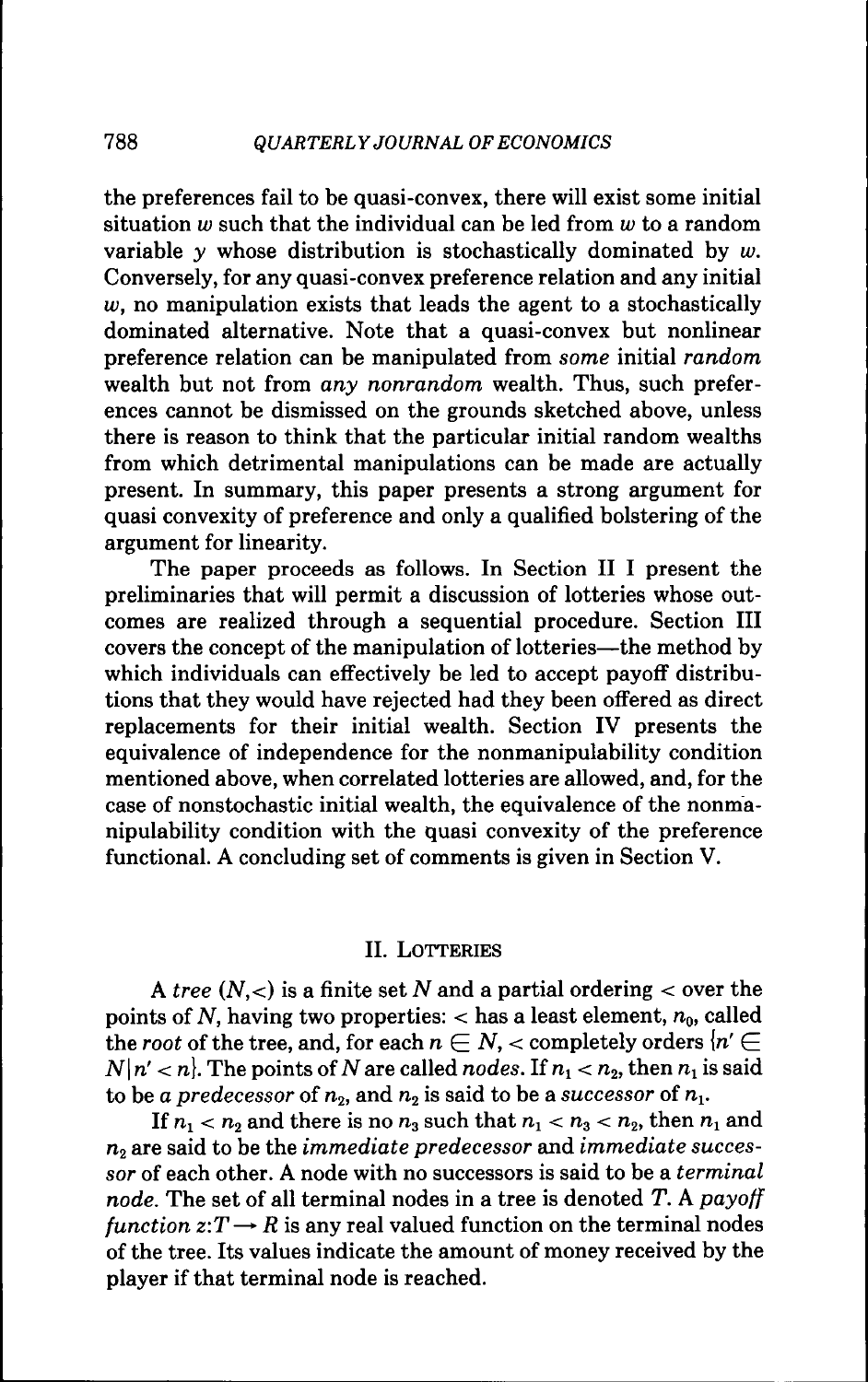Each pair  $(n_1,n_2)$  of two nodes consisting of an immediate predecessor and successor of each other is called a *step* in the tree. The set of all steps in a tree is denoted S. A *transition rule*  $p: S \rightarrow$  $[0,1]$  is a function specifying the conditional probability of taking each of the possible steps  $(n_1, n_2)$  having reached  $n_1$ . Thus, for each  $n_1 \notin T$ , p satisfies  $\Sigma p(n_1,n_2) = 1$ , where the sum is taken over all immediate successors  $n_2$  of  $n_1$ . A transition rule induces a probability distribution over terminal nodes in the obvious way.

An extensive lottery  $L = (N, <, z, p)$  consists of a tree,  $(N, <)$ , a payoff function 2, and a transition rule *p.* To every extensive lottery L we can associate its payoff distribution  $F<sub>L</sub>$ , induced by the distribution over terminal nodes and the payoffs associated with these nodes.

A *subtree (N',<')* of *{N,<)* is a subset *N'* of *N* consisting of a node *n* and all its successors, together with the restriction  $\langle$  of  $\langle$  to *N'.*

A *sublottery*  $L(n) = (N', \langle x', z', p' \rangle)$  of  $(N, \langle x', z, p \rangle)$  is the subtree  $(N',<')$  with root *n*, the restriction  $z'$  of the payoff function  $z$  to the terminal nodes in *(N',<'),* and the restriction *p'* of the transition rule *p* to the steps in  $(N',<')$ . Special attention will be devoted to the sublotteries  $L(n)$ , where *n* is an immediate successor of  $n_0$ , the root of *(N,<).* These sublotteries will be termed *immediate sublotteries.*

#### III. PREFERENCES AND MANIPULATIONS

In this section we describe the methods through which an agent can be manipulated, dynamically, by an outsider who knows his preferences, his initial situation, and who has the ability to construct certain alternatives that can be offered to the agent. First, we shall discuss the manipulation of an agent whose situation is described by the claim to a lottery L. Then we shall treat the case in which the agent's initial wealth is described by a random variable  $x$ . The concept of manipulation will be different according to whether or not the outsider can or cannot use the realization of *x* to condition his offers to the agent.

Let *Dil)* be the set of all probability distributions *F* with support on a compact interval  $I$ . The points of  $I$  represent possible payoffs in lotteries. Distributions concentrated on single points  $w \in I$  are denoted  $G_{w}$ .

Let  $V(\cdot)$  be a numerical representation of the agent's preference relation on  $D(I)$ . This representation exists under quite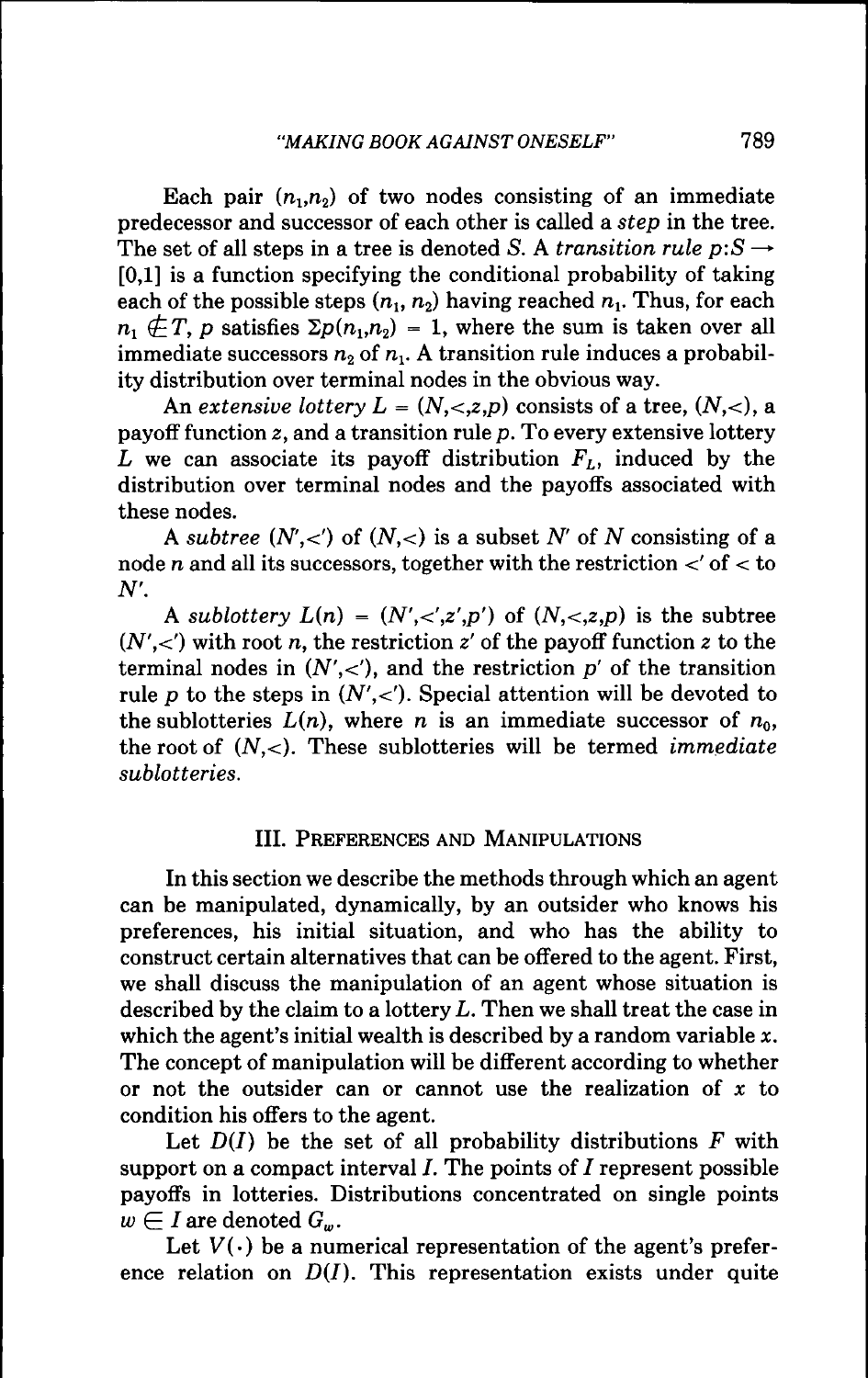general assumptions. We assume that  $V(\cdot)$  is continuous and strictly increasing with respect to the partial ordering of first-order stochastic dominance. For every  $F \in D(I)$ , there is a point  $c(F) \in I$ such that  $V(G_{c(F)}) = V(F)$ . The point  $c(F)$  is termed the *certainty equivalent* of *F.*

Agents' preferences over lotteries are given by their preferences over the induced distributions. Letting  $W(L) = V(F_L)$ ,  $W(\cdot)$ serves as a numerical representation of this preference.

Similarly, if the agent's random wealth is described by a random variable *x,* the induced distribution of *x* will be denoted *F^* and the numerical representation of preferences over random variables will be defined by  $U(x) = V(F_x)$ .

Consider a lottery L, and let the set of all *immediate successors of its root,*  $n_0$ , be denoted  $S_L$ . Note that

$$
F_L = \sum_{S_L} p(n_0, n) F_{L(n)}.
$$

Suppose that for each  $n \in S_i$ ,  $L_n$  is a lottery such that  $W(L_n) \geq$  $W(L(n))$ . We could resolve the initial uncertainty in the lottery  $L$ , obtaining *n* with probability  $p(n_0,n)$ , and then offer to substitute  $L_n$ for the sublottery,  $L(n)$ , that would have remained at that point. Such replacements would all be accepted by an individual whose preferences are described by *W.* This individual would effectively have obtained a distribution.

$$
F'=\sum_{S_L}p(n_0,n)F_{L_n},
$$

instead of *Fi.*

When  $V(\cdot)$  is nonlinear, it can be the case that  $V(F') < V(F_L)$ , even though  $V(F_L) \geq V(F_{L(n)})$  for all  $n \in S_L$ . This fact motivates the basic definitions of this paper, which allow us to make precise the method by which such reversals of preference can be induced.

A *simple* (or one-stage) *manipulation of a lottery* L is a function  $M(L;.)$  defined on the immediate successors of the root of *L,* and taking values in the space of all lotteries. The lottery  $M(L;n_1)$  replaces the sublottery  $L(n_1)$  whenever  $n_1$  is reached. Thus, the simple manipulation  $M(L; \cdot)$  changes the lottery L into a lottery in which the payoff distribution is  $\Sigma_{S}$ ,  $p(n_0,n_1)F_{M(L;n_0)}$ .

A *two-stage manipulation ofL* consists of a one-stage manipulation  $M_1(L; \cdot)$  and, for each  $n_1 \in S_L$ , a one-stage manipulation of  $M_1(L;n_1)$ , denoted  $M_2(M_1(L;n_1),\cdot)$ .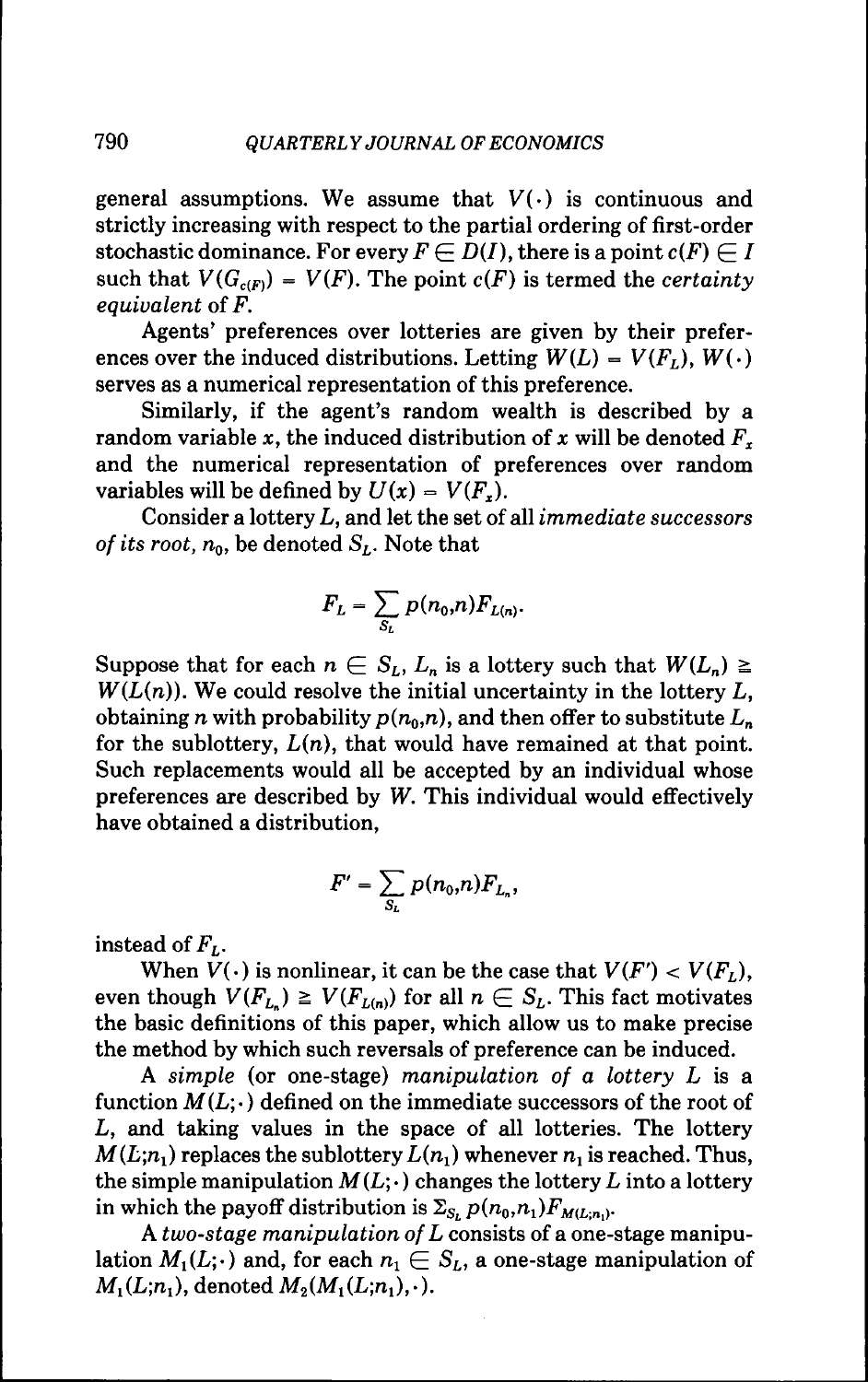We can proceed by compounding manipulations in this fashion for as many stages as desired. A *(compound) manipulation C of L* consists of a collection of 1-stage manipulations:

$$
M_1(L; \cdot),
$$
  
\n
$$
M_2(M_1(L; n_1); \cdot) \text{ for each } n_1 \in S_L,
$$
  
\n
$$
M_3(M_2(M_1(L; n_1); n_2); \cdot) \text{ for each } n_1 \in S_L, \text{ and } n_2 \in S_{M_1(L; n_1)}.
$$

etc.

A simple manipulation of  $L$ ,  $M(L; \cdot)$  is acceptable to an individual with utility  $W(\cdot)$  if for each  $n \in S_L$ ,

$$
W(M(L;n))\geq W(L(n)).
$$

A compound manipulation C is *acceptable* if each of the simple manipulations of which it is composed is acceptable.

Manipulations of lotteries alter the distribution of payoffs that the individual is actually receiving, when viewed from the root of the original lottery. We denote the distribution induced by a manipulation C by  $F_c$ .

An initial lottery  $F$  can be manipulated into any lottery  $F_c$ where *C* is an acceptable manipulation of *F*. The set of all such  $F_c$ includes, of course, all F' for which  $V(G) \geq V(F)$ . Whenever *V* is nonlinear, it will be much larger, and will not even define a transitive ordering over distributions. Our hypothesis, however, will be that the set of all such *F^* should not include any distribution that *F* stochastically dominates.

We now consider an individual whose initial situation is described by a real-valued random variable *x.* A *manipulation of x* will be defined to consist of a substitution of a lottery *L* instead of *x* and a further manipulation of the lottery L. Let us denote a manipulation of x by the pair *{L,C),* where C is a compound manipulation of L. A manipulation  $(L,C)$  is acceptable if  $W(L) \geq$  $U(x)$  and if C is an acceptable manipulation of L.

The outcome of a manipulation of *{L,C)* is a random payoff *y* whose distribution will be written as  $F_{(L,C)}$ . This distribution determines the effective outcome attained by the agent. That is to say, the agent's welfare depends only upon  $F_{(L,C)}$ . On the other hand, the effect of having undertaken this manipulation on the net wealth of the outside agent who has made these manipulative offers and exchanges may depend on *joint distribution* of the random payoff finally received by the agent, *y,* and on the agent's original payoff, *x,* which he has given up in exchange for  $L$ . Whether or not it is in the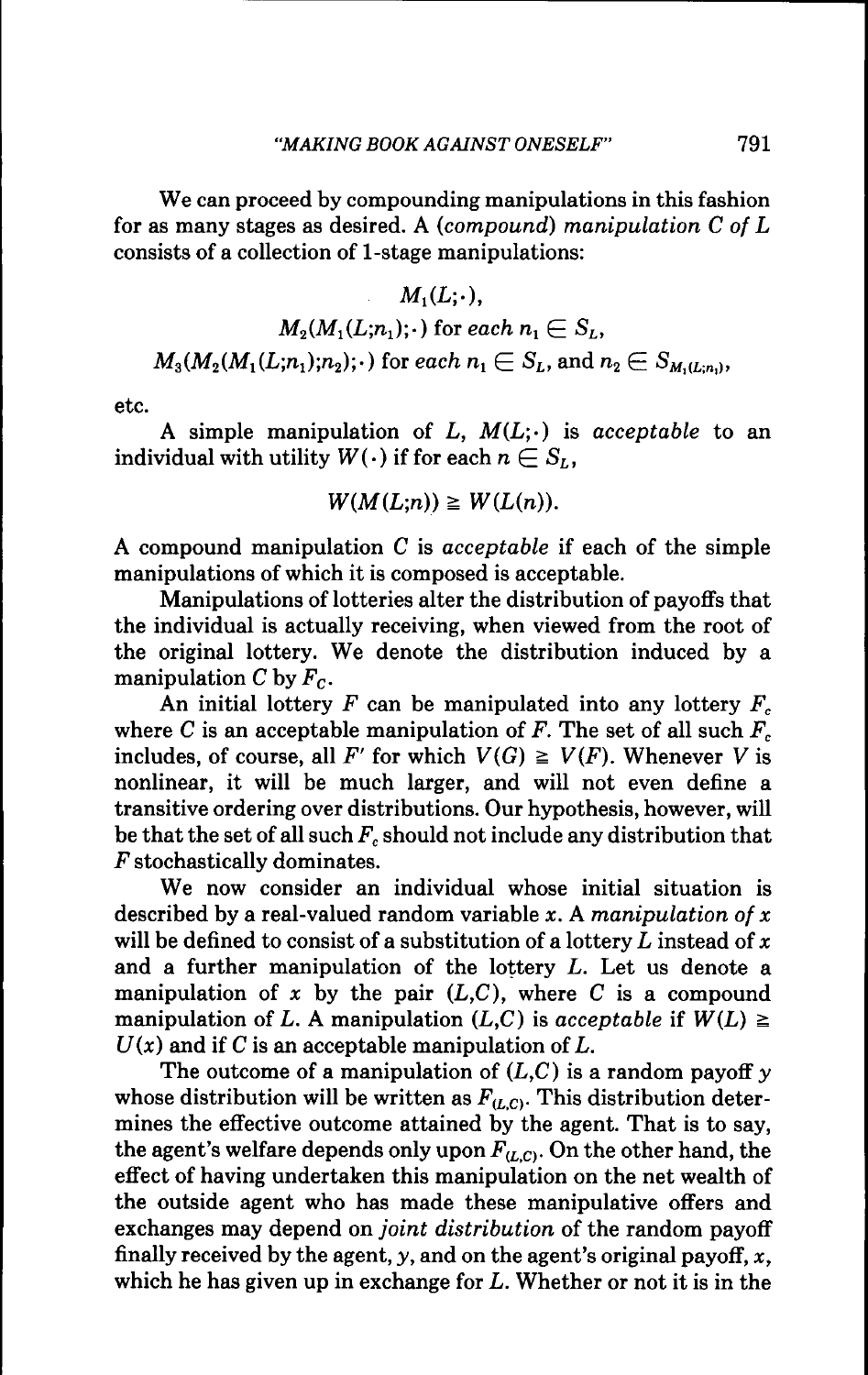interest of the outsider to undertake the manipulation *{L,C)* of *x* will depend on both his preferences and on this joint distribution.

The lottery L can be correlated with *x* in the sense that the outcomes of x are associated with terminal nodes  $t$  of  $L$  according to a function  $x(t)$  which induces the random variable x. The interpretation of this is that the outside manipulator offers to pay *z{t)* at terminal node  $t$ , but retains the right to the outcome  $x(t)$  that the agent forgoes. Thus, the outside manipulator receives the random variable  $x(t) - z(t)$  if the initial manipulation of x is accepted. Superimposing the compound manipulation  $C$  on  $L$ , the outside manipulator's payoff is altered further. Because of his ahility to ohserve the outcome of *x,* the manipulator can receive any random variable  $x - y$ , where y is the outcome of the compound manipulation and  $x$  is the initial wealth, with the correlation between  $x$  and  $y$ controlled by the manipulator. If the outcome of *x* were not ohservahle, the manipulator could only achieve those *y* for which *x* and 2 were independent.

#### IV. RESULTS

This paper attempts to limit the family of preferences that the agent might display hy imposing, as a behavioral hypothesis, the conditions that he cannot be adversely manipulated or that the outside manipulator cannot henefit by doing so. The agent will surely he hurt hy a manipulation if he can he led to accept a random variahle whose distrihution is stochastically dominated hy that of his initial wealth. For any particular functional, some manipulations may actually make him worse off, even though they lead to distributions that are not dominated. But such transformations will not he beneficial to the manipulative outsider. Whether or not a given transformation is beneficial to the outsider depends upon whether we require that he be made better off with probability one, or merely that he reach a stochastically dominating distrihution. For if the initial *x* stochastically dominates the result *y,* the outsider's payoff  $x - y$  will have positive variance as well as positive mean. Therefore, to insure that the outsider profits at the expense of the agent, we might require that  $x - y$  be a nonnegative random variahle with positive mean. The weaker concept of stochastic dominance is relevant if the outsider is risk neutral, or if he can independently perform the indicated manipulation on many agents.

These remarks motivate the following results.<sup>2</sup>

<sup>2.</sup> A theorem very much like Theorem 2 below is stated in Yaari [1985].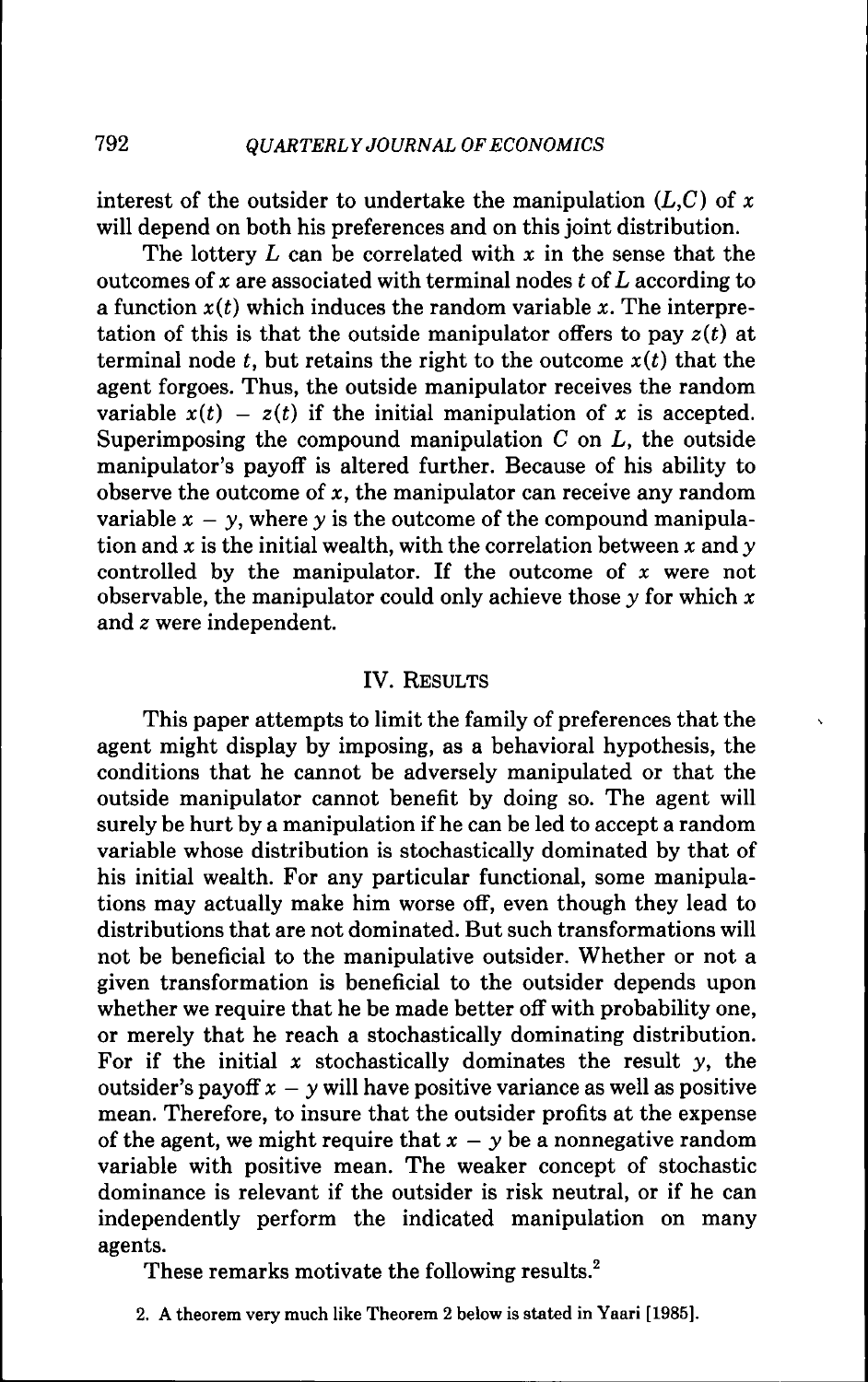THEOREM 1. If V satisfies the independence axiom, then for all *x* and all manipulations  $(L, C)$ , the distribution  $F_{(L,C)}$  does not stochastically dominate  $F_x$ . A fortiori,  $x - y$  cannot be a nonnegative random variable with positive mean.

*Proof.* Under the expected utility hypothesis the individual will be dynamically consistent. Therefore,  $U(y) \ge U(x)$ . The result is thus an obvious consequence of the monotonicity of *V* with respect to first-order stochastic dominance. ||

THEOREM 2. If *V* fails to satisfy the independence axiom, and if the outsider can observe the outcome of *x,* then there exists an initial *x* and a manipulation *{L,C)* that induces a random variable *y* such that  $x - y$  is nonnegative and has a positive mean. A fortiori,  $F_r$  is stochastically dominated by  $F_{(L,C)}$ .

*Proof.* The proof is a direct consequence of the independence axiom and the fact that the steps in *L* can be perfectly correlated with the outcomes of *x.* When independence fails, we can find distributions F, G, and H and a probability  $\alpha$  such that  $V(F)$  =  $V(G)$  and  $V(\alpha F + (1 - \alpha)H) < V(\alpha G + (1 - \alpha)H)$ . Let *x* be any random variable on an atomless measure space  $\Omega$  having the distribution  $\alpha F + (1 - \alpha)H$ . Without loss of generality, using a continuity argument, we can suppose that *x* takes only finitely many values. Let  $\Omega_F$  and  $\Omega_H$  form a partition of  $\Omega$  having probability  $\alpha$  and 1 –  $\alpha$  and such that the conditional distributions of x given  $\Omega_F$ and  $\Omega_H$  are F and H, respectively. The existence of such a partition follows from the fact that  $\Omega$  is atomless.

Define the lottery  $L$  as follows. There are two immediate successors of the root of L, denoted  $n_F$  and  $n_H$ . The steps to  $n_F$  and  $n_H$  are taken in the events  $\Omega_F$  and  $\Omega_H$ , respectively. Following  $n_F$  and  $n_H$ , there are as many immediate successors as there are possible values of *x.* The transition rule of *L* specifies that these steps are taken in precisely the events on which x, conditional on  $\Omega_F$  or  $\Omega_H$ , takes the corresponding values. These nodes are all terminal, and the payoff function specifies the corresponding value of *x* at each node. Clearly  $L$  is just a two-stage way of realizing the same random variable x, and thus  $V(L) = U(x)$ .

Now manipulate *L* as follows: at  $n_F$ , substitute a lottery  $L_G$ instead of the sublottery  $L(n_F)$ . The lottery  $L_G$  consists of a root and a set of immediate successors of this root, each identified with a possible value of the distribution  $G$ , which, without loss of generality, is presumed to have finite support. The payoff and transition rule in  $L_G$  are such that G is the distribution of  $L_G$ . At  $n_H$ , no change is made. Let us call the resulting lottery  $L<sup>1</sup>$ .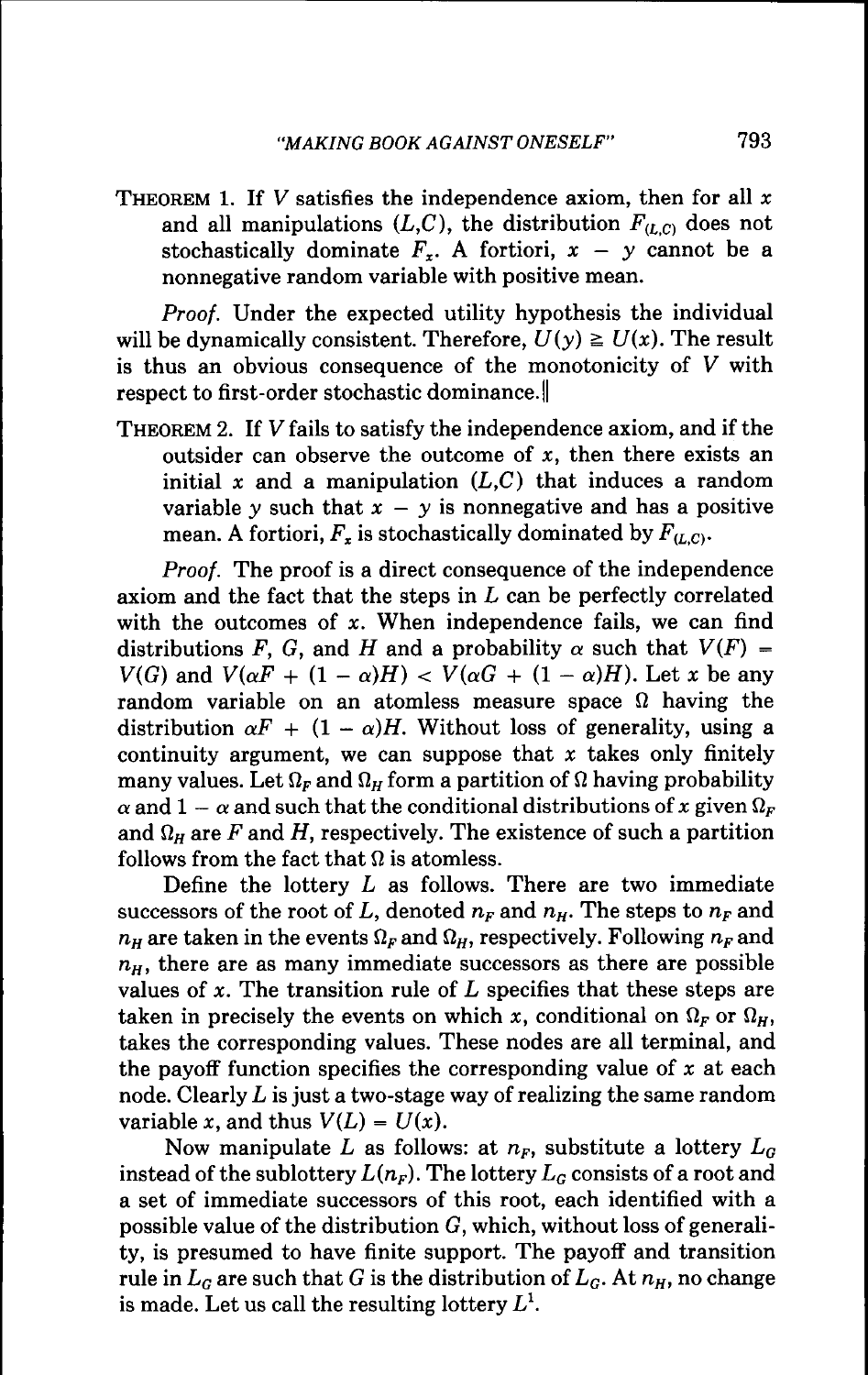Viewed from the root of  $L$ , this one-stage manipulation is acceptable because  $V(\alpha F + (1 - \alpha)H) = W(L) < W(L^1) =$  $V(\alpha G + (1 - \alpha)H)$ . Indeed, a positive amount can be subtracted at every realization of  $L^1$  without affecting this acceptability.

Finally, we manipulate  $L^1$  by substituting, at  $n_F$ , a lottery precisely equal to the sublottery  $L(n_F)$ , which was taken away at the previous stage. Because  $V(F) = V(G)$ , this is acceptable. And if a positive amount were subtracted from the payoffs in *La,* then it is strictly preferred. ||

This two-stage manipulation of *L* has led to a lottery that is strictly dominated, for every  $\omega \in \Omega$ , by x. It is the ability of the outsider to construct lotteries whose outcomes are determined by events in  $\Omega$  that is responsible for this pointwise dominance of the resulting random variables.

We now come to the main results of this paper. Here, the outside manipulator's inability to observe *x* is not important because the initial wealth of the consumer is assumed to be nonstochastic. In these circumstances, the linearity of  $V(.)$ required to insure nonmanipulability can be weakened to quasi convexity. Theorem 3 shows that quasi convexity is sufficient, and Theorem 4 shows that it is necessary.

THEOREM 3. Let  $V(\cdot)$  be quasi-convex, and let C be an acceptable manipulation of  $G_w$  for some nonstochastic  $w \in I$ . Then  $G_w$ does not stochastically dominate  $F_c$ .

*Proof.* Let L be any lottery with a payoff function whose value is identically *w.* Let C consist of the simple manipulations,  $M_1(L; \cdot), M_2(M_1(L; n_1); \cdot), \ldots$  Since C is acceptable and since preferences are quasi convex, at least one of the sublotteries  $M_1(L,n_1)(n_2)$ must be preferred to L. Similarly, at least one of  $M_2(M_1(L; n_1))$ ;  $(n_2)(n_3)$  must be preferred to  $M_1(L;n_1)(n_2)$  and hence better than L. As this process terminates, one of the sublotteries at the last stage  $M_k(M_{k-1}(\ldots (M_1(L;n_1); (n_2); \ldots))(m_k)$  must be preferred to L. Because *V* is monotone in stochastic dominance, this sublottery must entail a positive probability of obtaining an outcome greater than *w.* As this sublottery is realized with positive probability, *Fc,* which is a mixture of it with other distributions, cannot be dominated by  $G_{\mu\nu}$ .

THEOREM 4. Let  $V(\cdot)$  fail to be quasi-convex. Then there exists  $w \in I$  and an acceptable manipulation C of  $G_w$  such that  $F_c$  is stochastically dominated by  $G_w$ .

*Proof.* The theorem will be proved by exhibiting a manipulation with the desired property.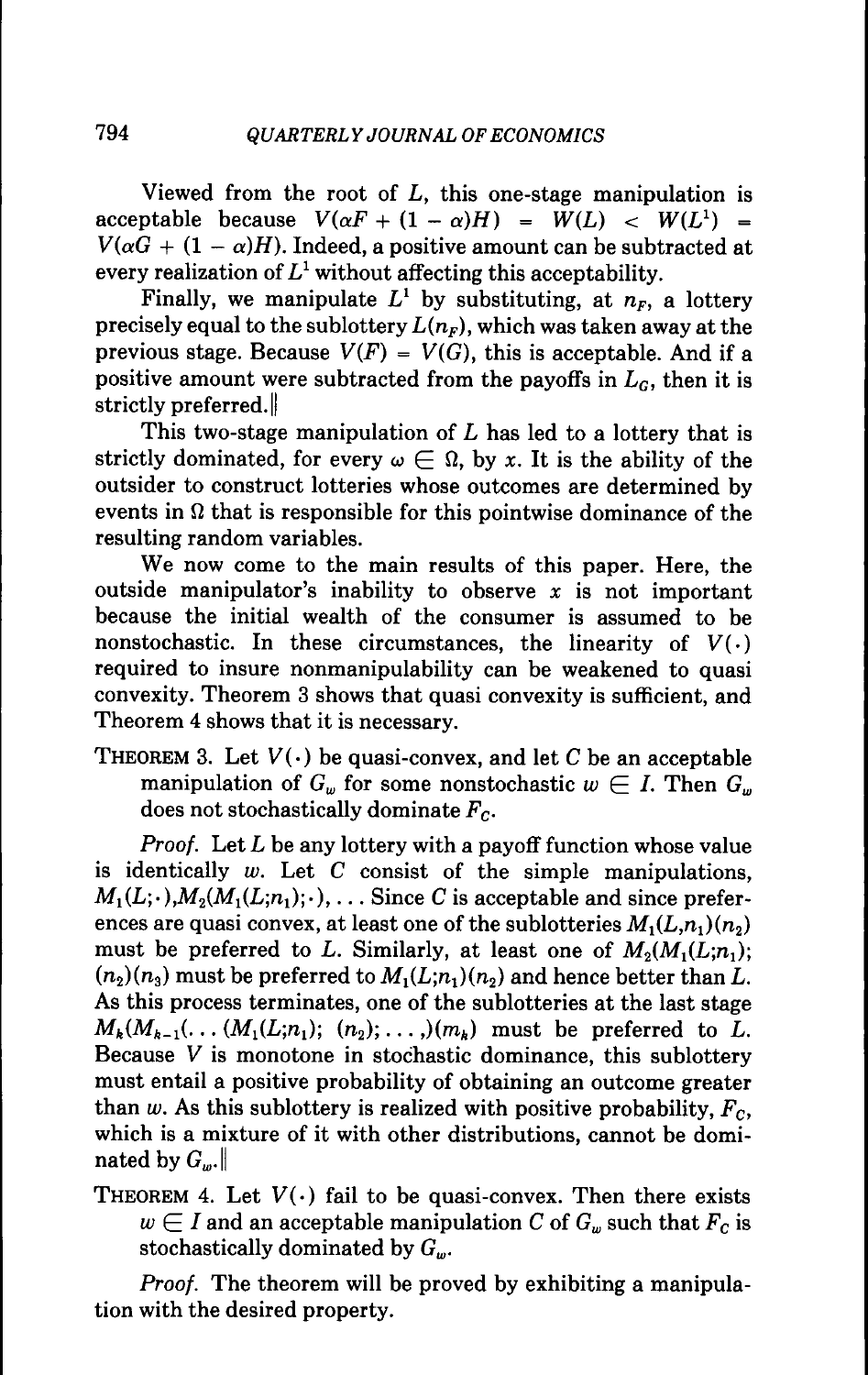If  $V(\cdot)$  is not quasi-convex, then there exists  $F, F^1, F^2$ , and  $\alpha \in$ (0.1) such that  $F = \alpha F^1 + (1 - \alpha)F^2$  and  $V(F^i) < V(F)$  for  $i = 1,2$ . By the continuity of  $V(\cdot)$  we can take *F*,  $F^1$ , and  $F^2$  to have finite support, without loss of generality.

Let  $w = c(F)$ . In the first step of the manipulation of  $G<sub>m</sub>$ , we replace it by a lottery L with two immediate successors  $n_1$  and  $n_2$  of its initial node, and such that  $F_L = F$ ,  $F_{L(n_1)} = F^1$ , and  $F_{L(n_2)} = F^2$ . This can obviously be done by a lottery having all the successors of  $n_1$  and  $n_2$  be the terminal nodes, and with the probabilities of  $n_1$  and  $n_2$ equal to  $\alpha$  and  $(1 - \alpha)$ , respectively.

Let  $M(L:n_i)$  be a lottery whose induced distribution is concentrated on the certainty equivalent  $c(F^i)$  of the distribution  $F^i$ . By hypothesis,  $M(L; \cdot)$  is an acceptable manipulation of L. Hence the compound manipulation of  $G_w$  is acceptable and results in a two-point distribution, with probabilities  $\alpha$  and  $1 - \alpha$  of  $c(F^1)$  and  $c(F^2)$ , respectively.

#### V. CONCLUDING COMMENTS

This paper has demonstrated the connection between the linearity of the preference functional, its quasi concavity, and related notions of the inconsistency of choice. We have seen that an individual whose initial wealth is nonstochastic and whose preference functional is quasi-convex cannot be manipulated to accept a random variable whose value is surely below this wealth level. Conversely, if it is known that for every nonstochastic initial wealth level there is no acceptable dynamic manipulation leading to a dominated result, then the individual must have a quasi-convex preference functional.

When the possible initial situations include stochastic as well as nonstochastic wealth, the corresponding results are stronger: any nonlinear preference can be manipulated from some initial stochastic wealth situation; and no linear preference can ever be manipulated. Moreover, if the realization of the initial stochastic wealth is an observable event upon which manipulations can be made contingent, then the result of a manipulation can lead to a reduction in payoff with probability one. If it is not observable, the result can be a distribution dominated in the sense of first-order stochastic dominance, rather than pointwise.

I believe that these results clarify the extent to which arguments about "making book against oneself" can be used to constrain the form of nonlinear utility functionals. The principal conclusion that preferences should be quasi-convex is another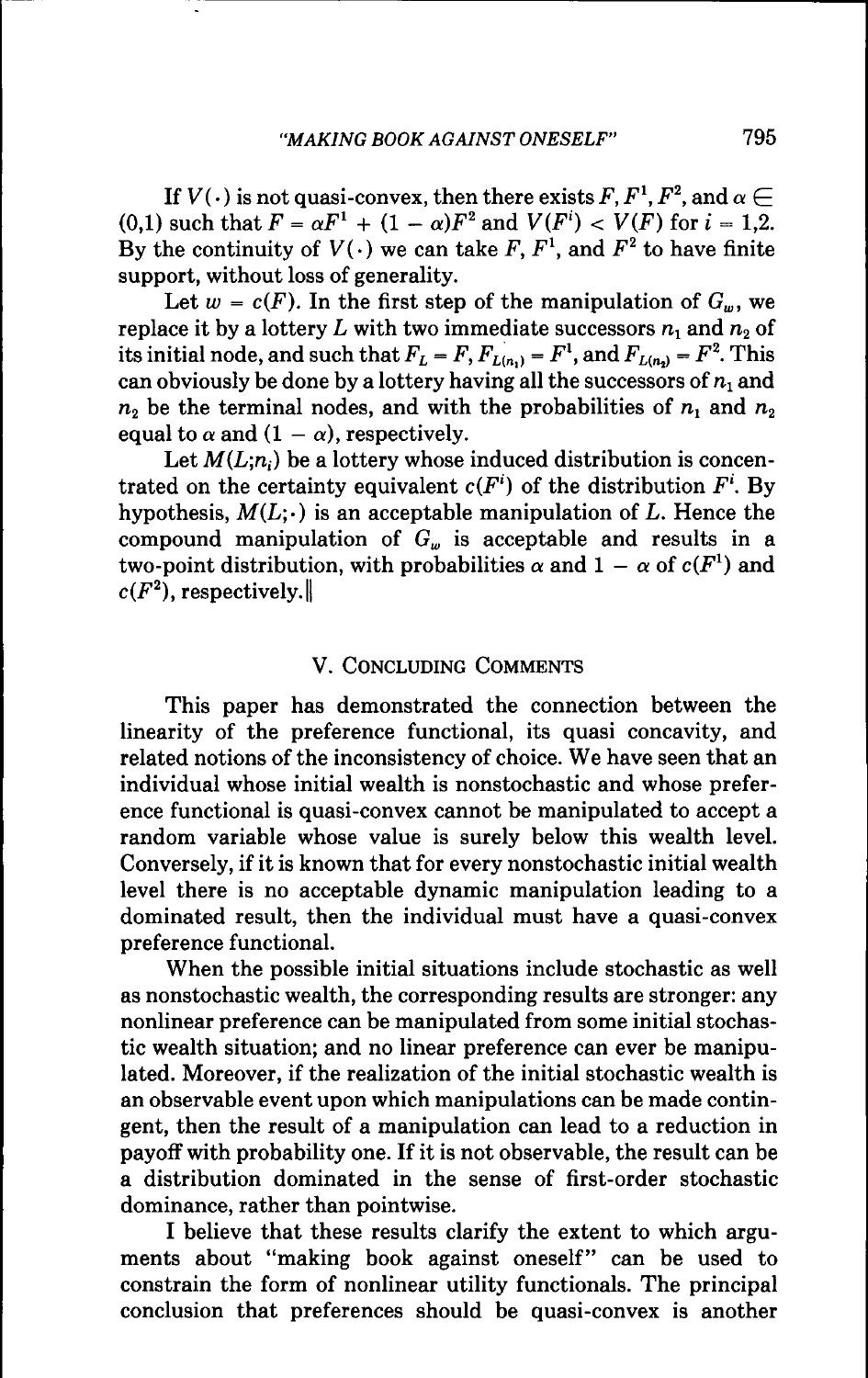independent argument for quasi convexity, bolstering those based on temporal risks (see Kreps and Porteus [1978] and Machina [1984] and those based on the ability of agents themselves to randomize their choices, and hence obtain any convex combination from among those offered to them.

HARVARD UNIVERSITY

#### **REFERENCES**

deFinetti, B., *Theory of Probability,* 2 volumes (New York: Wiley, 1974).

Freedman, D. A., and R. A. Purves, "Bayes' Method for Bookies," *Annals of Mathematical Statistics,* XL (1969), 117-88.

Kreps, D., and E. Porteus, "Temporal Resolution of Uncertainty and Dynamic Choice Theory," *Econometrica,* XLVI (1978), 185-200.

Machina, M., "Expected Utility Analysis without the Independence Axiom," *Econometrica, L* (1982), 277-323.

, "The Economic Theory of Individual Behavior Toward Risk: Theory, Evidence and New Directions," IMSSS Technical Report No. 433, Stanford University, 1983.

, "Temporal Risk and the Nature of Induced Preferences," *Journal of Economic Theory,* XXXIII (1984), 199-231.

Samuelson, P. A., *Foundations of Economics Analysis,* enlarged edition (Cambridge, MA: Harvard University Press, 1983). Yaari, M., "On the Role of 'Dutch Books' in the Theory of Choice under Risk,"

Nancy L. Schwartz lecture. Northwestern University, April; addendum. Center for Research in Mathematical Economics and Game Theory, research memorandum no. 67, July 1985.